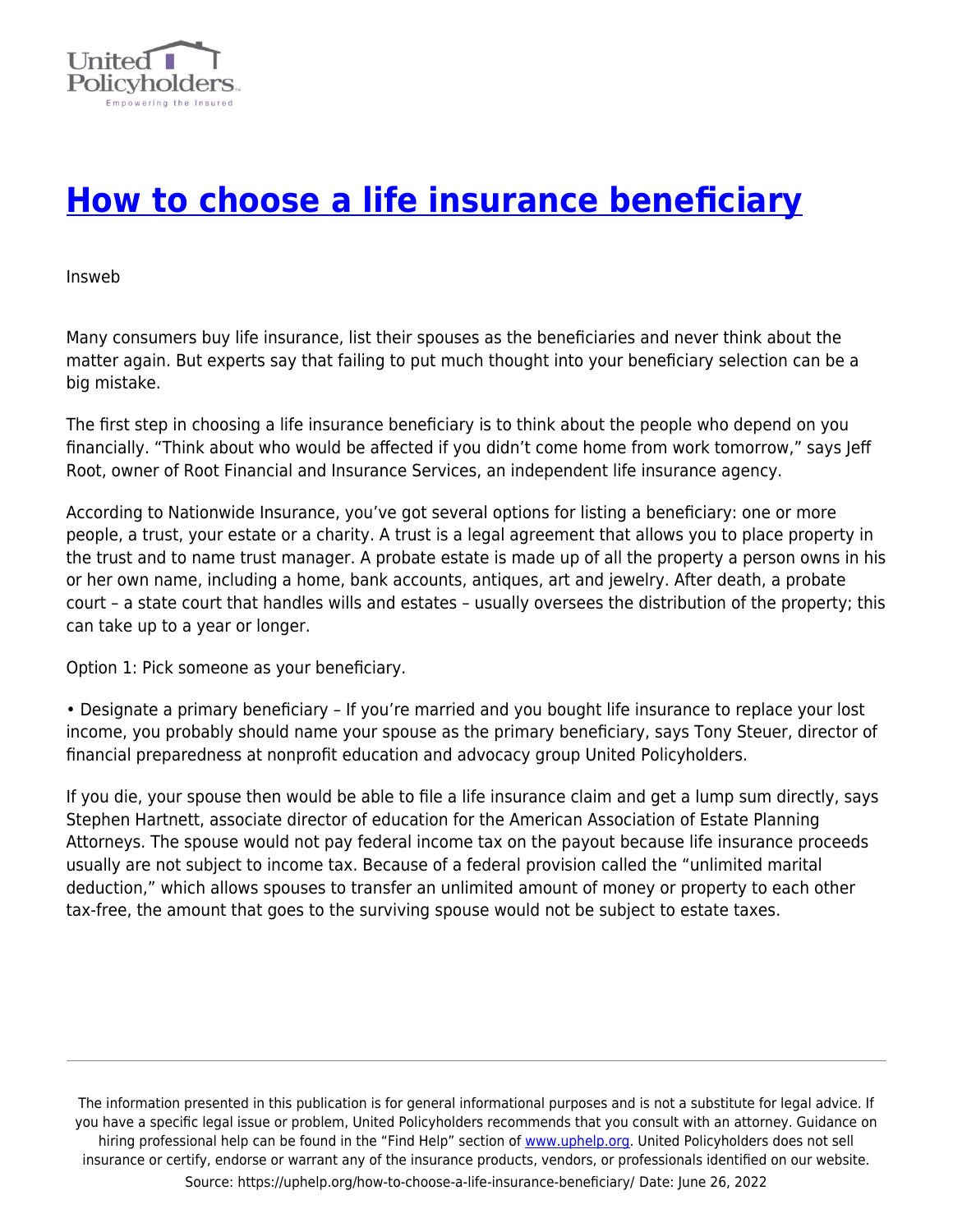

• Choose a secondary beneficiary – Many policyholders don't know they can and should list a secondary or contingent) beneficiary – someone who will get the life insurance money if the primary beneficiary no longer is alive, Steuer says. If a husband and wife were to die at the same time – in an airplane crash, for example – having another adult beneficiary listed could prevent the payout from getting tied up for months in probate court, which handles wills and estates.

"Going through the courts takes a long time, it's a hassle and it reduces the size of the estate," says Chris Huntley, president of Huntley Wealth Insurance.

He notes that probate court costs and attorney's fees can end up taking 1 percent to 1.5 percent of the total assets. Choosing a secondary beneficiary lets the policyholder, rather than the probate court, decide who gets the money. A probate court will use a will, if one exists, to decide how to hand out property. However, money and other property not covered by a will typically are awarded to one or more relatives based on state laws.

• Consider naming several beneficiaries – You also have the option of listing two or more people as primary or secondary beneficiaries. You can select what percentage you'd like each person to receive. Experts say this can be a good way to keep things simple, make sure each person actually gets his or her fair share and prevent squabbling. "It's just a cleaner way to do it," Steuer says, rather than awarding the money to one person and counting on him or her to distribute a share to others.

Naming a beneficiary is not a set-it-and-forget-it situation, Huntley says. He recommends setting up a once-a-year reminder to yourself, such as an alarm on your online calendar, to review your beneficiaries so you can include additional children or grandchildren and remove ex-spouses or beneficiaries who have died, he says.

Option 2: Set up a trust to act as your beneficiary.

Choosing a person as a beneficiary might be easier initially, but experts say taking the time to set up a trust can offer many advantages. Many estate-planning attorneys offer free consultations to help a consumer determine whether a trust might be the right option, Hartnett says. Having an attorney set up a trust can cost from about \$500 to \$2,000 or more, according to Huntley. Each situation is different, but here are some reasons experts say it might make sense to set up a trust: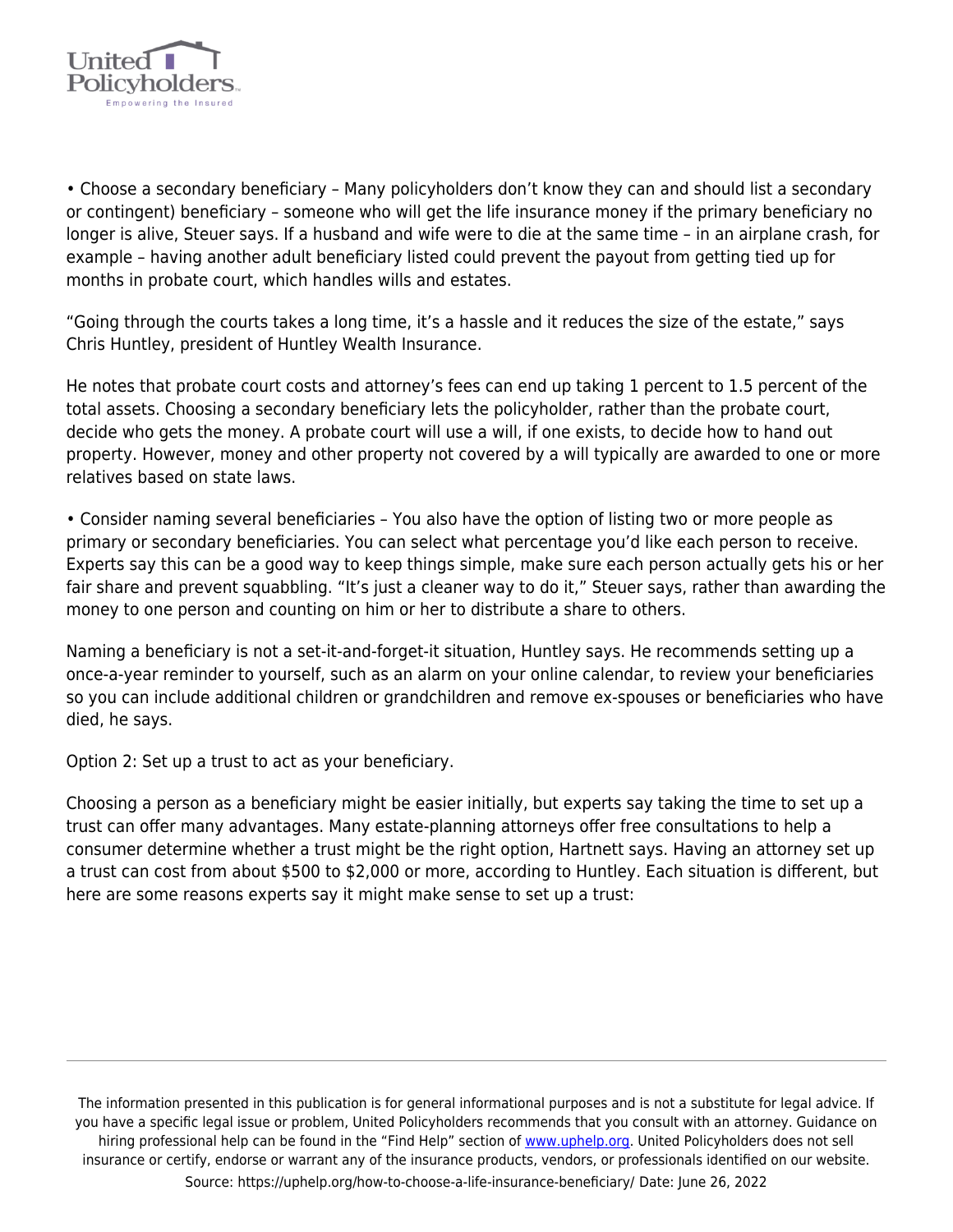

1. A trust can help you take care of your kids or pets. If you have minor children, you can set up a trust to make sure they'll have everything they need as they grow up. For example, you could set it up to make regular payments to a guardian to cover food, clothes and school supplies, with provisions for the person you name as trustee to pay extra money if, for example, the child needs braces or surgery, Steuer says.

You also should name a backup trust manager, in case the manager you chose dies or is unable to handle the duties, experts say. If you want to use your life insurance to provide for pets, how you do so will depend on the laws of your state. However, Hartnett says, the most common way is to set up a trust or choose a pet guardian and name that person as a beneficiary.

2. A trust gives you more control over the money. A successful businesswoman married to a financially irresponsible man might use a trust to make sure her husband uses the life insurance money to pay off the mortgage and bills rather than blowing it all on a Maserati, according to Hartnett. You could set up the trust to pay out any amount you want and designate that money for specific expenses – for example, \$10,000 a year for living expenses, Steuer says.

3. A trust can keep the money safe. A trust offers many protections for a large sum of money, Hartnett says. For example, say a husband who has \$1 million in life insurance dies of a heart attack. If that money goes into a trust for his wife, it will be protected from creditors and lawsuits for personal liability, Huntley says. That's because the trust, not the wife, is considered the owner of the money that's in it. So, if the wife racks up a huge debt, the creditors won't be able to go after the money in the trust.

4. A trust can have tax benefits. While life insurance money going directly to a spouse typically is exempt from income taxes and estate taxes at the time of death, an estate planning attorney can help consumers figure out the tax benefits of a trust now and in the future, experts say. "A trust can be a legitimate tax minimization technique," Hartnett says.

For example, if you set up an irrevocable life insurance trust, which cannot be changed and is designed to hold a life insurance policy, then you can avoid having the life insurance policy be counted as part of your estate when you die. And you also can avoid having it counted as part of your spouse's estate when he or she eventually dies.) That means it would not be included in the total amount of your estate, so your estate might be less likely to reach the dollar threshold for federal taxes.

It's important to find an attorney who specializes in estate planning to help you determine whether a